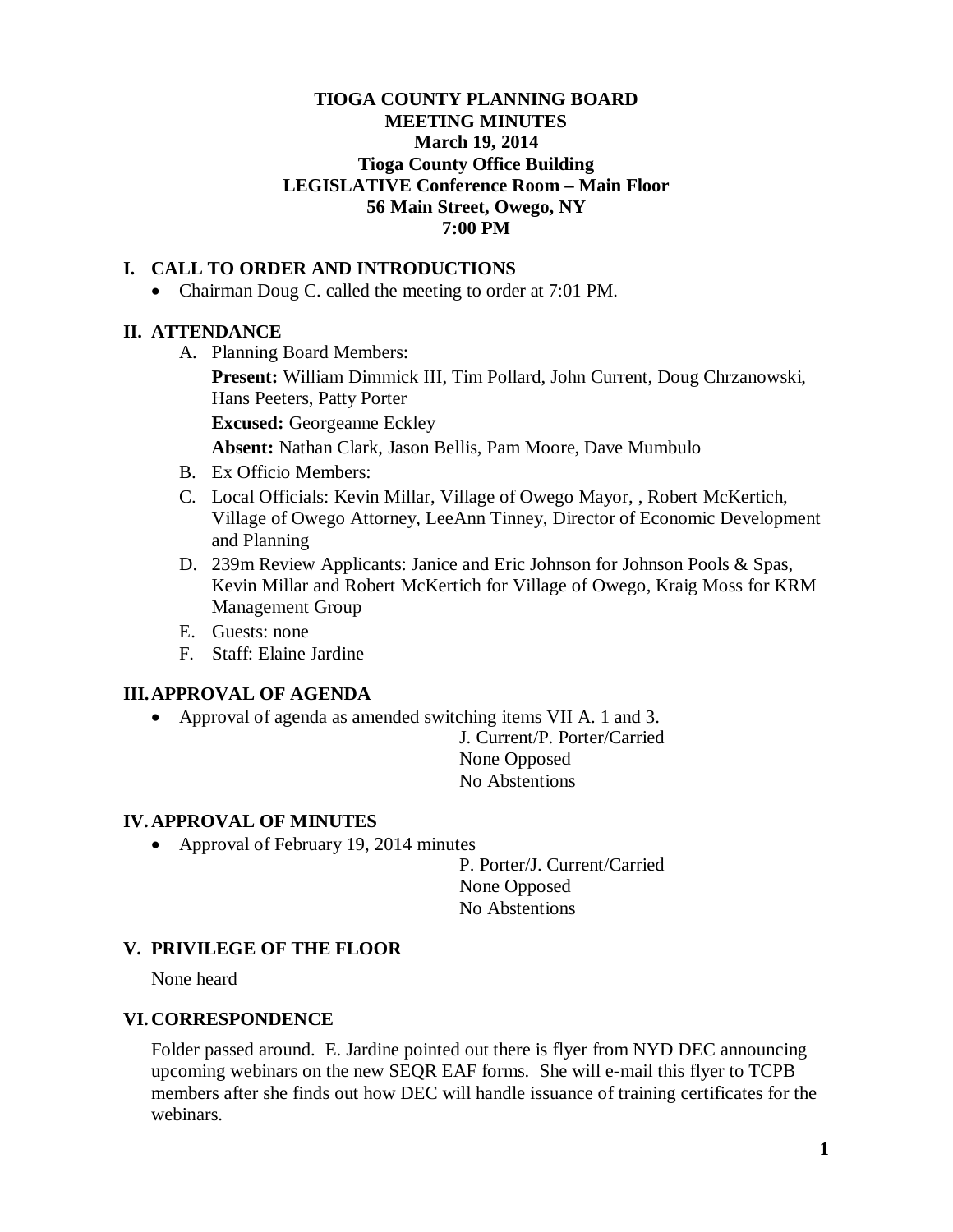# **VII. NEW BUSINESS**

# **A. 239 Reviews**

# **3. County Case 2014-007: Town of Owego, Rezoning, KRM Management Group, LLC / Albanese**

The applicants are requesting to rezone their 4.9-acre and 1.19-acre properties from Residential B to Highway Interchange with the intention to create a commercial development on the 4.9-acre property, if this rezoning request is successful. Both properties sit right in between NYS Route 434 and East Main Street in Apalachin. The larger parcel, although recently filled and graded, has been and remains vacant land. While most of the property is in the FEMA 1% annual flood chance Special Flood Hazard Area, the recent fill and grading has brought it up above flood elevation.

The Town of Owego Zoning Ordinance regulation of 5-acre minimum for a General Business zoning district requires KRM to get more than his 4.9-parcel in the proposed zoning district. Peggy Ayres decided that she did not want her property (adjacent to the east) rezoned General Business, so KRM approached the adjoining property owners to the west, the Albanese, if they would be willing to have their property rezoned HIC, which already exists to the west of their parcel. The Albanese's, who currently have a single-family rental home on the property, have stated that they are willing to have their property rezoned to HIC as they have contemplated in the past ideas of commercial development on the property, but have no solid or specific plans to date.

The proposed Highway Interchange (HIC) zoning is appropriate given the location of the property along NYS Route 434 and that there is commercial development as well as HIC/ General Business zoning on either side of this site along Route 434. While this is a residential neighborhood, access to a future commercial development will be from NYS Route 434 only and the entire development will be oriented away from the houses, facing the state highway. That access already exists. There will be no access from East Main Street. This should minimize impacts on the current residential neighborhood.

Staff recommends approval of the rezoning requests.

**Q: T. Pollard** – What is the difference between the GB and HIC zoning districts? **A: E. Jardine** – They are basically the same, except the HIC zoning districts are located geographically close to NYS Route 17 interchanges. **T. Pollard** – And they are different on each side of these properties? E. Jardine – Yes, HIC to the west and GB to the east.

#### **Motion to recommend approval of the rezoning:**

**H. Peeters/ P. Porter/ Carried Yes 6 No 0 Abstention 0**

**1. County Case 2014-005: Village of Owego, Comprehensive Plan Update**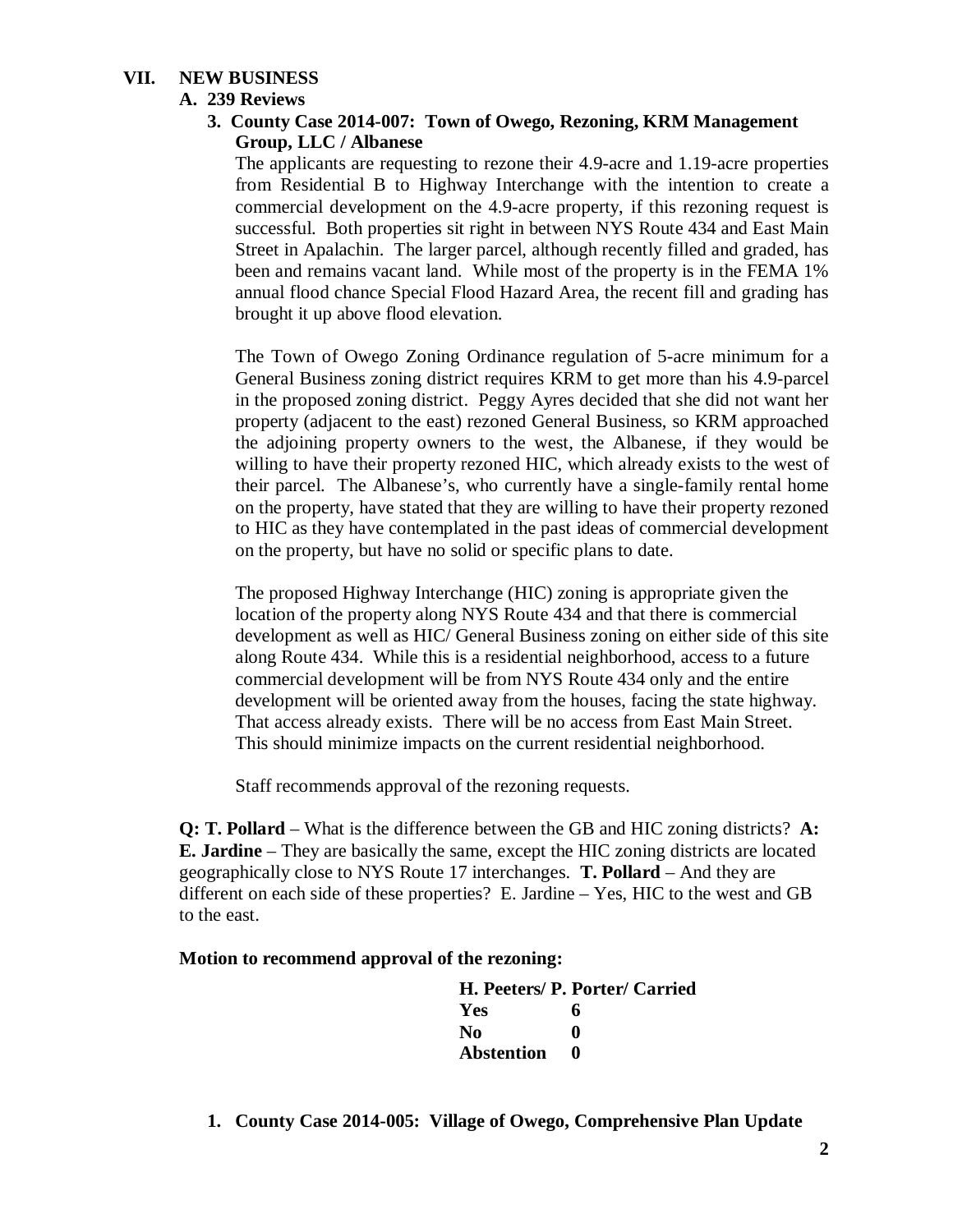The Village of Owego Comprehensive Plan Update was done over the last year and a half by ELAN Planning, Landscape Design & Architecture, in conjunction with the Village of Owego Planning Board.

The Village of Owego of Owego's proposed Comprehensive Plan Update has done a good job of incorporating important documentation and vision from the past comprehensive plans, yet adding newer, more relevant topics. One large standout, however, is the singling out of the hydraulic fracturing process associated with natural gas drilling and extraction. While the comprehensive plan is a tool for providing vision, the singling out of any particular industry is not a suitable means for the prohibition of a specific land use. At the comprehensive plan stage, it would be better to state in a more general manner the vision for no future heavy industrial practices located with the village. Then subsequently get more specific in regulations updates – such as zoning and site plan review – to the type of industries/land uses prohibited, based on the general recommendations in the comprehensive plans.

Staff recommends Disapproval of the Comprehensive Plan update.

**Q: T. Pollard** – Can the Village Attorney provide insight as to why the plan was constructed this way? **A: R. McKertich** – I have spoken about this with the Village Board of Trustees under attorney-client privilege, but cannot speak about it.

**Q: P. Porter** – Was the Village Planning Board involved in this? **A: E. Jardine** – Yes, they were the main entity or Steering Committee.

**Q: T. Pollard** – Was other more general wording considered? **A: R. McKertich and K. Millar**– No, but we have gotten a lot of public input throughout this long process, including 2 public hearings, at which no one expressed concerns.

TCPB members then deliberated about voting. E. Jardine reminded them they have three voting options– approval, approval with modification in this case removing Chapter XII, or taking staff recommendation of disapproval.

**Motion to recommend approval with modification of the comprehensive plan update removing Chapter XII Natural Resource Extraction:**

|                   | Doug C./H. Peeters/Not Carried |
|-------------------|--------------------------------|
| <b>Yes</b>        | 5                              |
| No.               | $1$ (T. Pollard)               |
| <b>Abstention</b> |                                |

# **2. County Case 2014-006: Village of Owego, Use Variance, Special Use Permit and Site Plan Review, Johnson's Pools & Spas, LLC**

The applicant is requesting a special use permit and site plan review approval for the construction of a 10'x10' concrete block building to house a water connection to utilize as a filling station for water trucks for the applicants business- Johnson Pools and Spas. First an area variance needs to be granted as this proposed commercial/industrial-type use is not allowed in the Village of Owego's R3 zoning district.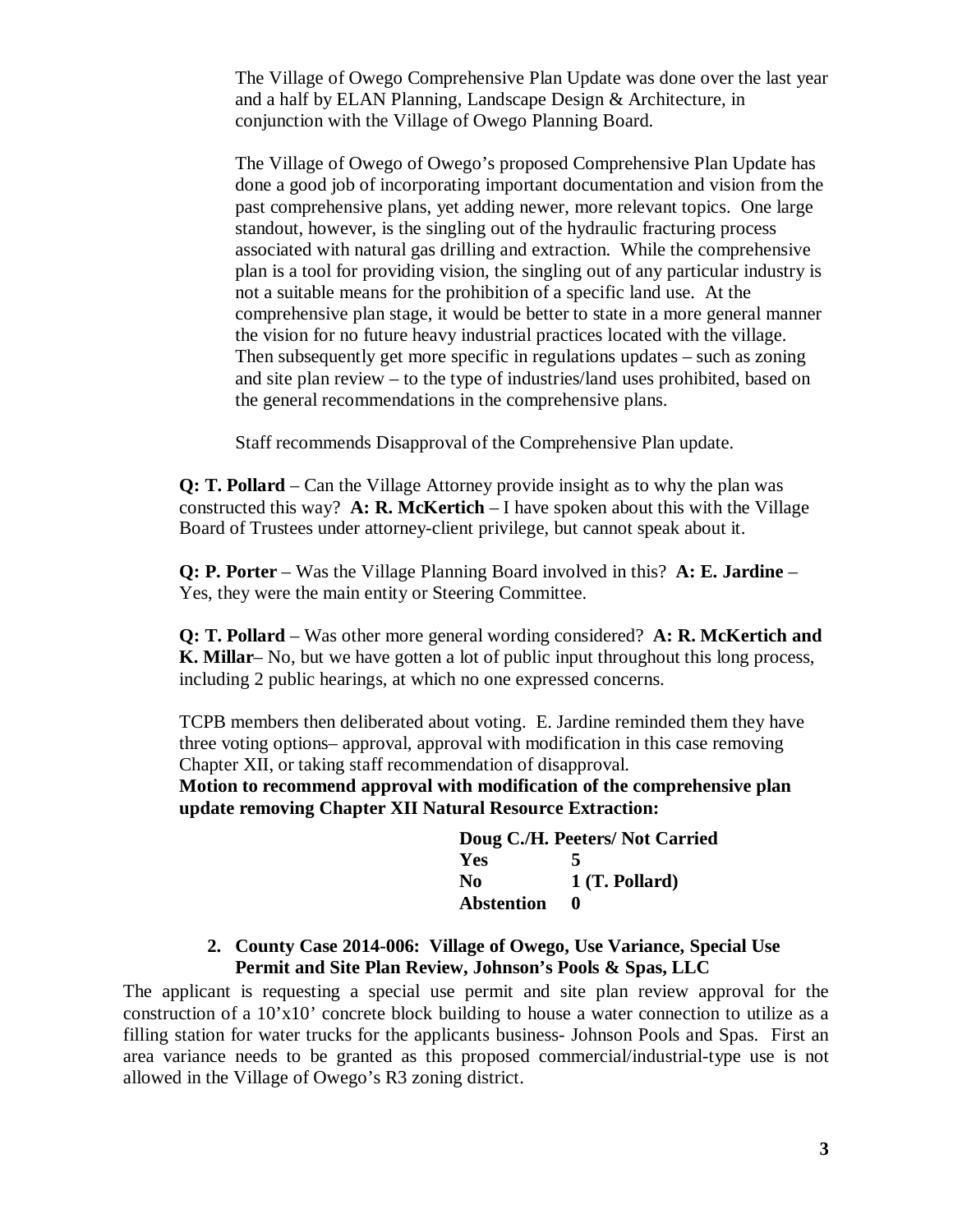Applicant states that currently water is accessed through the Town of Owego during normal operating hours of their utility department. This limited access restricts applicant's ability to operate his business as water is only accessible Monday through Friday 7:30AM-3PM. The proposal states that water would be purchased from United Water in the Village of Owego. The site has access to a 6" main. Water withdrawals would fall under United Water's SRBC permit (confirmed by staff).

Hours of operation will be primarily Monday – Saturday 7AM-7PM with maximum projected capacity of 6 loads per day (currently hours of operation limit Johnson Pools and Spas to a maximum of 3 loads per day).

In order to make the intended use work logistically, the applicant must obtain a lease from the Village of Owego to access their FEMA flood buy-out property, so the trucks can back into his lot from Water Street. The applicant is pursuing such lease agreement with the Village of Owego.

The neighborhood contains a mix of uses, but mainly vacant land, and neighboring lots are zoned Industrial.

# **ANALYSIS:**

#### **Use Variance Considerations:**

According to NYS Law, a use variance must pass all 4 tests in order for a ZBA to grant it. An applicant must prove unnecessary hardship by addressing the following 4 statements:

- **1) The applicant is substantially unable to make a reasonable return from the property, as shown by competent and real financial evidence (must have numbers);**
	- Staff Answer Since these vacant parcels are in the floodplain and really should not have residential construction on them in the future, the applicant cannot realistically make any kind of profit from them with residential uses. His intended use is much more suitable to the properties' condition and will allow him to make a profit through sale of water.
- **2) The hardship is somewhat unique, or at least not shared by majority of parcels in the same (R3) district zoning district;**
	- Applicant answer See attached sheet.
	- Staff answer This reason the applicant purchased these properties for this intended use was because the properties are serviced by a 6" public water main, which is perfect for the intended use. There is no other industrially-zoned district in the Village that has this required infrastructure.
- **3) The hardship has NOT been self-created; and**
	- Applicant answer See attached sheet.
	- Staff answer Yes, this hardship was self-created as these properties have been zoned Residential 3 since the Village of Owego's zoning code was originally adopted and the applicant purchased these properties without conducting proper research.
- **4) The relief asked for (variance) will not alter the essential character of the neighborhood.**
	- Applicant answer See attached sheet.
	- Staff answer The use variance will result in minimal changes to the character of the neighborhood, only due to the introduction of regular truck traffic onto the neighborhood streets, which consists of a mix of vacant land and industry. The truck route will pass only one occupied residence.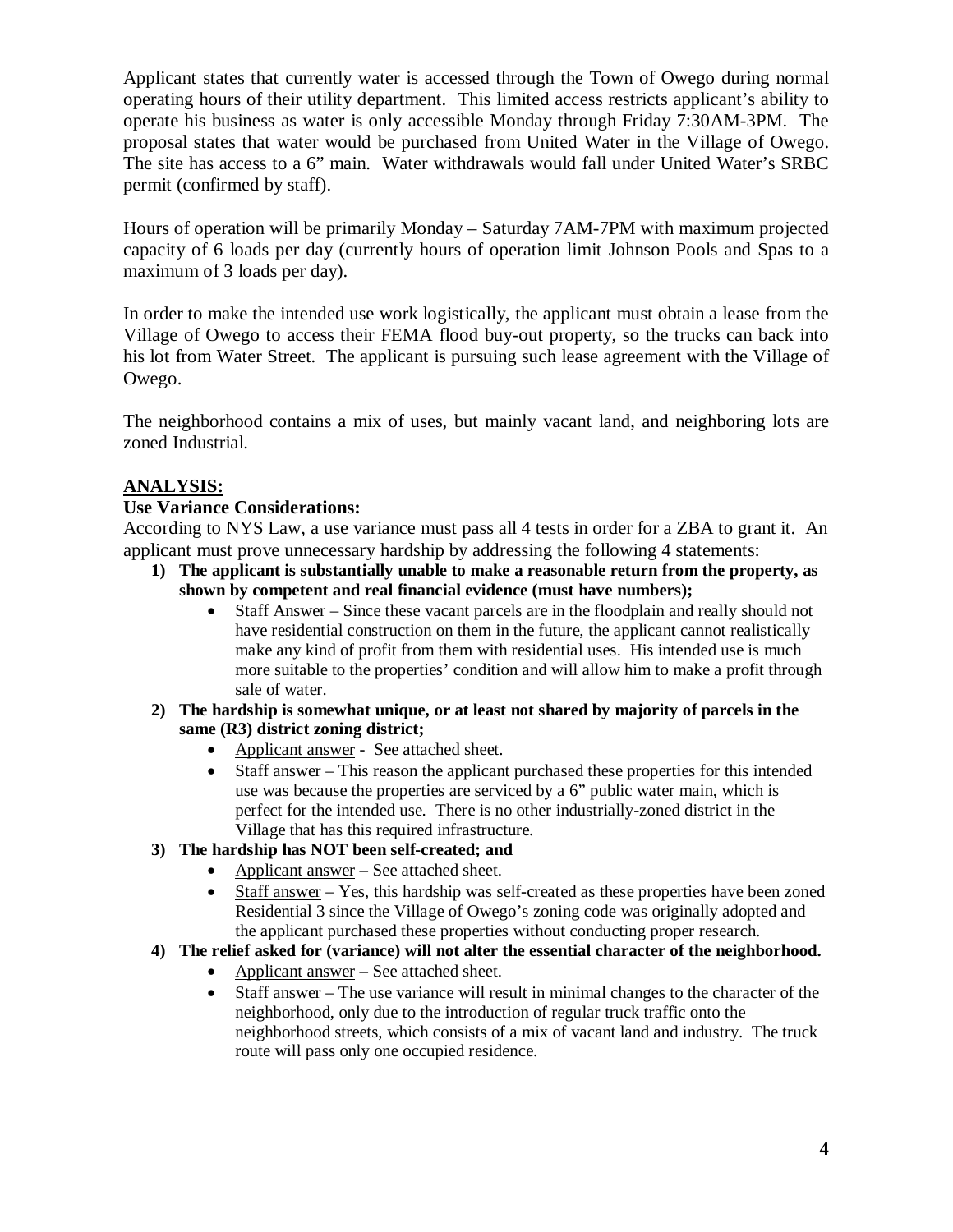While this proposed use is suitable for these properties and neighborhood, the fact is that the applicant cannot pass the use variance test of self-created hardship.

Staff recommends disapproval of the use variance, and not to consider the Special Use Permit and the Site Plan Review at this time.

E. Jardine then stated that the Village Attorney had updated her today about the FEMA approval for this intended use, so that has been added as a condition. She will e-mail the TCPB members the revised review document.

E. Johnson then stated that the proposed truck route has been revised so it won't pass by that occupied house anymore and won't require backing up into the property. The trucks will now follow a route where they will enter through the Village of Owego property and proceed eastward, half on Village Property and half on the applicant's property, then exit via Mill Street. He then distributed a few new engineered site plans.

**Q: Doug C.** – Is the Village putting the road in? **A. R. McKertich** – No, the applicant will be putting a gravel road in on the Village property for his use.

**Q: J. Current.** – If we recommend disapproval of the use variance, should we not vote on the special use permit or site plan review in case the Village Board overrides with a supermajority? **A. E. Jardine** – I asked the Village Attorney to put forth just the use variance first, just because of concern over this situation, but he insisted it proceed all together at once. I need to consult with the County Attorney to be sure that if this Board recommends disapproval, then the Village Zoning Board of Appeals overrides it, the TCPB can go ahead and vote on the special use permit and site plan review. **R. McKertich** commented that if the Village ZBA does override by a supermajority, it should clear the way for the further referrals and review on this case, but to check with the County Attorney to make sure.

**Q: R. McKertich** – Why is the Tioga County Planning Board reviewing this case again? **A: E Jardine** – Due to improper procedure from the first referral since this intended use is not allowed in the Village of Owego's R3 zoning district, which was discovered by my planner substitute, Erik Miller, after the February  $19<sup>th</sup>$  Tioga County Planning Board meeting. He immediately notified Village Officials this deficiency and that the proposal would need a use variance and site plan review. **R. McKertich** – Who submitted it incorrectly? **E. Jardine** – Village of Owego officials.

#### **Motion to recommend disapproval of the use variance:**

|                   | Doug C./J. Current/ Carried |
|-------------------|-----------------------------|
| Yes               | 6                           |
| No.               | 0                           |
| <b>Abstention</b> |                             |

#### **4. County Case 2014-008: Town of Owego, Special Use Permit, Johnson's Pools & Spas, LLC**

The applicant is proposing to relocate the business's outdoor pool display (see attached example picture) from behind the new structural addition to the front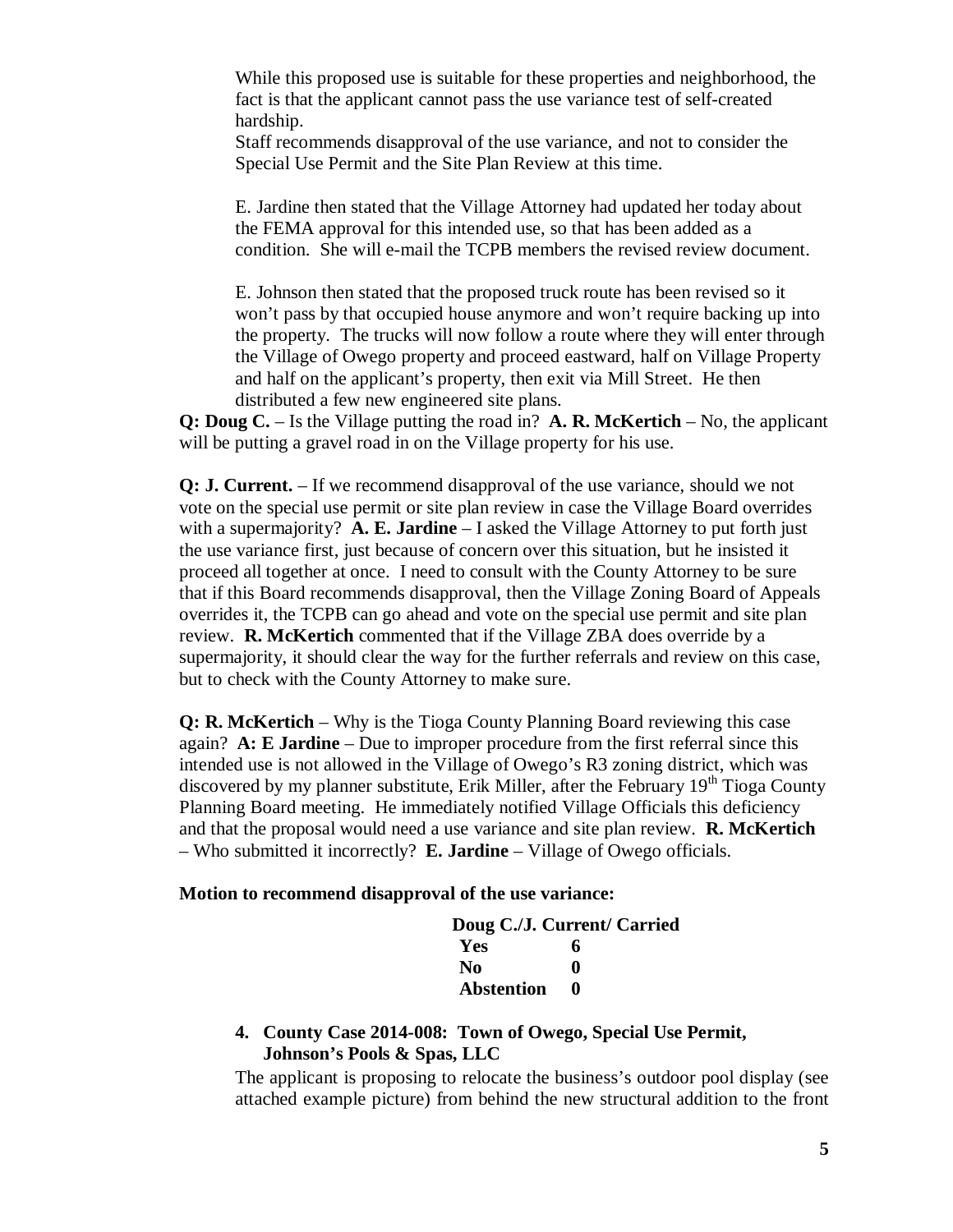of the parking lot for better visibility. The surrounding area is currently made up of commercial uses.

There will be little to no impact to this site resulting from the proposed change in physical arrangement of the business, and the pool display will be in character with the surrounding commercial area. There is plenty of parking and vehicular traffic space on site, so the small consumption of this space by the pool display will be of little to no concern.

Staff recommends approval of the special use permit. **Motion to recommend approval of the special use permit:**

# **H. Peeters/P. Porter/ Carried Yes 6**

| No         | $\mathbf 0$ |
|------------|-------------|
| Abstention | 0           |

# **VIII. REPORTS**

- A. Local Bits and Pieces
	- 1. Town of Candor G. Henry
		- Not in attendance.
	- 2. Town of Nichols P. Porter
		- The Town Planning Board is incorporating by reference the Town of Nichols Long Term Recovery Strategy in their Comprehensive Plan development, especially establishing site plan review regulations.
		- Town Supervisor wants the Planning Board to research  $&$  develop local laws to govern brine spreading and drones. Other TCPB members advised against both of those.
	- 3. Town of Berkshire T. Pollard
		- Resident surveys completed for the Comprehensive Plan update have been forwarded to the Town Board for their review.
		- **Planning Board has decided to collaborate with the Town of Richford on** developing a road use local law. He inquired about good examples. E. Jardine suggested obtaining a copy of the Town of Nichols and Town Tioga local laws, as they are simplistic yet effective and developed by the same attorney. Only thing missing to them is a permitting systems that is referenced in the law.
	- 4. Town of Tioga D. Chrzanowski
		- Site Plan Review regulations are now in the Town Board's hands for review.
	- 5. Village of Waverly W. Dimmick III
		- Two new trustees were voted in Tuesday's election.
	- 6. Village of Owego G. Eckley
		- Not in attendance.